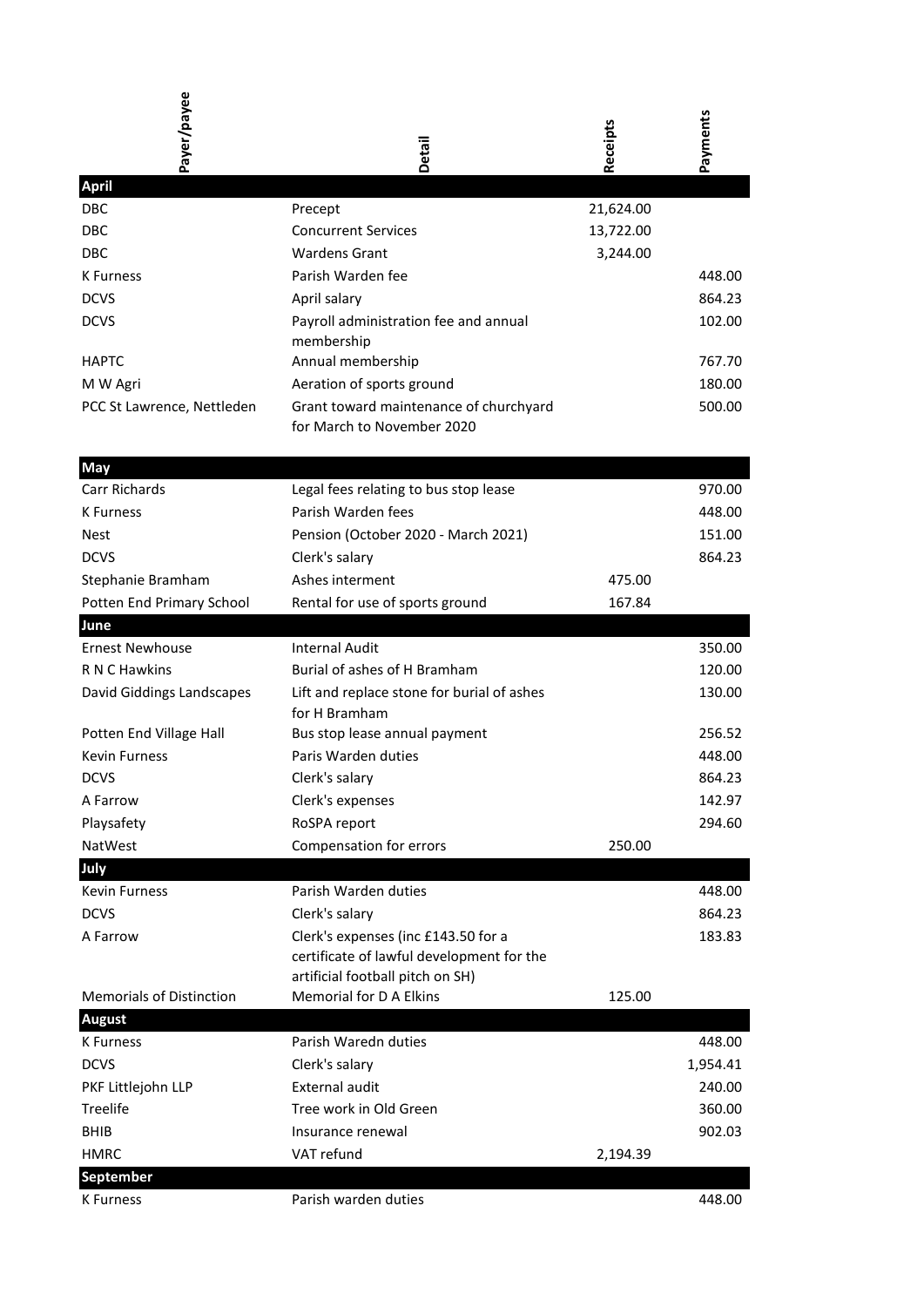| <b>DCVS</b>                     | Clerk's salary                                                                      |           | 1,774.98  |
|---------------------------------|-------------------------------------------------------------------------------------|-----------|-----------|
| National Lottery                | Community grant for playground                                                      | 10,000.00 |           |
| <b>October</b>                  |                                                                                     |           |           |
| <b>K</b> Furness                | Parish Warden duties                                                                |           | 896.00    |
| <b>DCVS</b>                     | Clerk's salary                                                                      |           | 864.23    |
| Allotment rents                 | Cheques and cash                                                                    | 492.51    |           |
| Reids Playground Maintenance    | Repairs to slide                                                                    |           | 1,824.00  |
| H Smith                         | Fliers for playground fundraising                                                   |           | 198.00    |
| D C Garden Services             | Annual grass cutting                                                                |           | 8,340.00  |
| Amber Signs and Print           |                                                                                     |           | 216.00    |
|                                 | Banners for play equipment fund raising                                             |           |           |
| PE Youth FC                     | Annual payment                                                                      | 200.00    |           |
| Donations for play equipment    | Online                                                                              | 770.00    |           |
| <b>November</b>                 | Warden duties                                                                       |           |           |
| <b>K</b> Furness<br><b>DCVS</b> |                                                                                     |           | 448.00    |
|                                 | Clerk's salary                                                                      |           | 864.23    |
| A Farrow<br>Nomow Ltd           | Expenses                                                                            |           | 403.61    |
|                                 | Supply and installation of artificial grass<br>on Spencer Holland recreation ground |           | 8,928.00  |
| PCC St Lawrence, Nettleden      | Grant toward annual grass cutting for<br>2021                                       |           | 460.00    |
| <b>Bowls Club</b>               | Grant toward defibrillator and steps onto<br>playing surface                        |           | 300.00    |
| A&M Services (London) Ltd       | The Big Green Plant Centre - 2 x christmas<br>trees                                 |           | 618.00    |
| Allotment rents                 |                                                                                     | 167.50    |           |
| Dacorum BC                      | Grant toward new play equipment                                                     | 10,000.00 |           |
| Hertfordshire CC                | Contribution toward playground                                                      | 1,000.00  |           |
|                                 | equipment                                                                           |           |           |
| Hertfordshire CC                | Contribution toward allotment car park                                              | 500.00    |           |
| Great Gaddesden PC              | Contribution toward purchase of 2                                                   | 257.20    |           |
| <b>Lutts Transport Services</b> | christmas trees<br>Donation toward cost of christmas tree                           | 394.12    |           |
| Allotment rents                 | and lights                                                                          | 114.00    |           |
| D & P Paige                     | Interment of K Paige                                                                | 516.10    |           |
| Donations for play equipment    | Online                                                                              | 2,101.00  |           |
| <b>December</b>                 |                                                                                     |           |           |
| <b>K</b> Furness                | Parish Warden duties                                                                |           | 448.00    |
| <b>DCVS</b>                     | Clerk's salary                                                                      |           | 864.23    |
| A Farrow                        | Clerk's expenses                                                                    |           | 222.22    |
| Clearwater Pond and Lake        | Annual pond maintenance                                                             |           | 3,564.00  |
| Management                      |                                                                                     |           |           |
| Holy Trinity PCC                | Newsletter expenses                                                                 |           | 615.50    |
| WeDo Invoice Finance Ltd        | 20% deposit for new play equipment<br>from Sovereign                                |           | 11,433.79 |
| D Giddings Landscapes           | Lifting and resetting of plaque for V & K<br>Paige                                  |           | 130.00    |
| R Hawkins                       | Grave digging for K Paige                                                           |           | 120.00    |
| <b>Ward Memorials</b>           | Engraving of plaque for V & K Paige                                                 |           | 265.32    |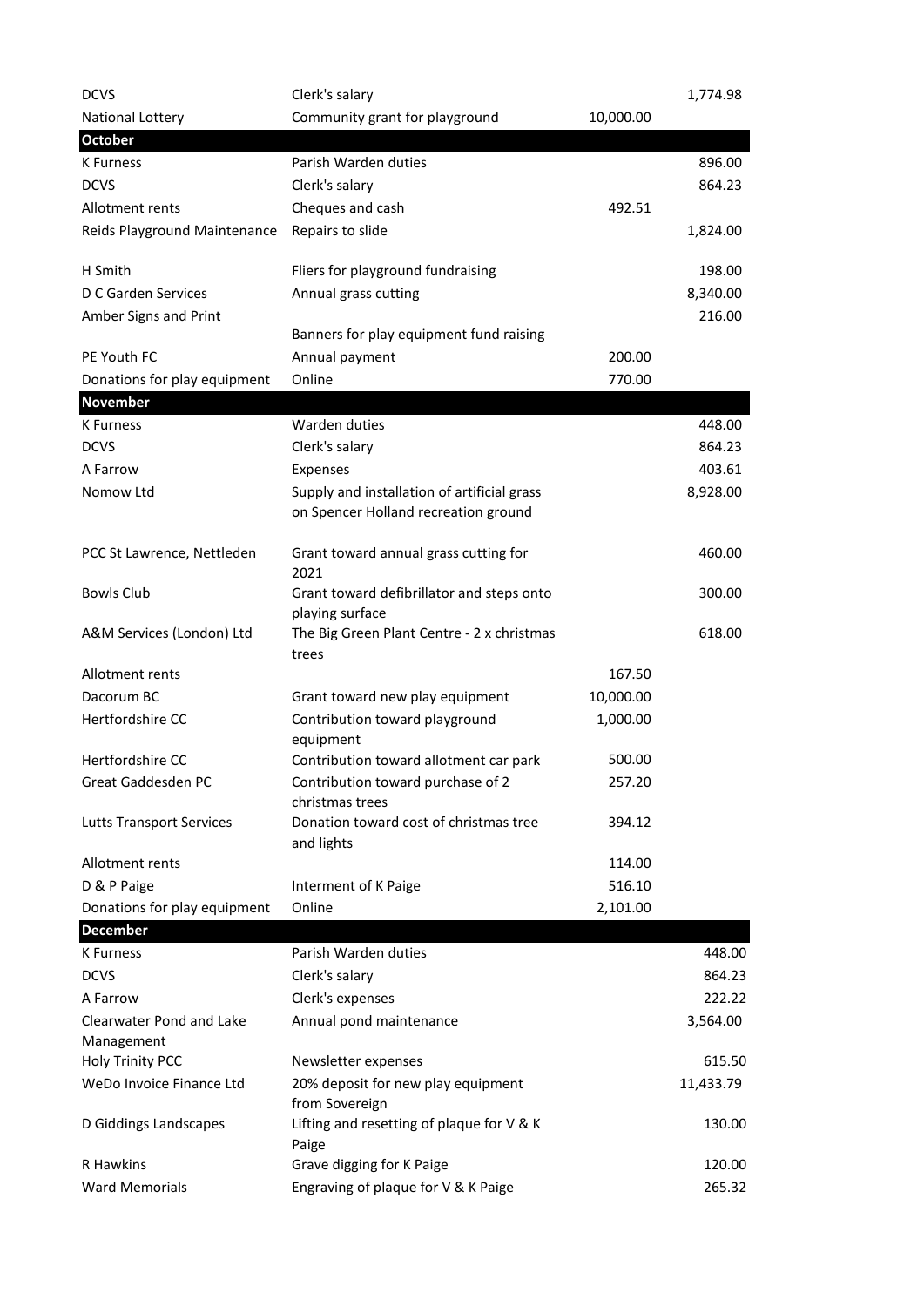| <b>SLCC</b>                                     | Clerk's annual membership of SLCC<br>(shared 50% with GGPC)       |           | 186.00   |
|-------------------------------------------------|-------------------------------------------------------------------|-----------|----------|
| John O'Connor Grounds<br>Maintenance            | Tree risk survey                                                  |           | 1,140.00 |
| <b>Potten End Allotment</b>                     |                                                                   |           | 500.00   |
| Association                                     |                                                                   |           |          |
| <b>Boxhedge Ltd</b>                             | Alford Arms donation toward new play                              | 250.00    |          |
|                                                 | equipment                                                         |           |          |
| January                                         |                                                                   |           |          |
| K Furness                                       | Parish Warden duties                                              |           | 448.00   |
| <b>DCVS</b>                                     | Clerk's salary                                                    |           | 864.23   |
| A Farrow                                        | Clerk's expenses                                                  |           | 256.87   |
| M Scicluna                                      | Burial costs for M Scicluna                                       | 925.00    |          |
| Hertfordshire CC                                | Grant for defibrillator                                           | 1,195.00  |          |
| <b>PEFC</b>                                     | Pitch hire for 2021/22                                            | 250.00    |          |
| G S Bouscarle                                   | Fees for burial P Bouscarle                                       | 931.88    |          |
| <b>PCC Potten End</b>                           | Donation to play equipment from carols<br>on the green collection | 197.74    |          |
| M Scicluna                                      | Donation to new play equipment                                    | 500.00    |          |
| <b>February</b>                                 |                                                                   |           |          |
| K Furness                                       | Parish warden duties                                              |           | 472.00   |
| <b>DCVS</b>                                     | Clerk's salary                                                    |           | 864.23   |
| Herts & Middlesex Wildlife Trust Ecology report |                                                                   |           | 1,161.60 |
| M W Agri Ltd                                    | Verti drain of football pitch                                     |           | 180.00   |
| <b>Deepdale Trees</b>                           | 10 cherry trees for burial ground                                 |           | 3,918.00 |
| D Giddings Landscapes                           | Lifting and relaying of plaque for P<br><b>Bouscarle</b>          |           | 130.00   |
| Pyne & Hardy Ltd                                | Mulled wine for carols on the green                               |           | 200.00   |
| A G Willoughby                                  | Donation to memorial avenue                                       | 225.00    |          |
| G S Bouscarle                                   | Donation to memorial avenue                                       | 200.00    |          |
| Adyen NV                                        | Gofundme donations for new play<br>equipment                      | 13,651.00 |          |
| Aviva                                           | Insurance claim for damaged finger post                           | 770.00    |          |
| A & A Barnard                                   | Donation to memorial avenue                                       | 225.00    |          |
| Hertfordshire CC                                | <b>Grant to PE festival</b>                                       | 2,500.00  |          |
| J Kirby                                         | Donation to memorial avenue                                       | 150.00    |          |
| K Ross                                          | Donation to memorial avenue                                       | 225.00    |          |
| S Emery                                         | Donation to memorial avenue                                       | 100.00    |          |
| C Uphill                                        | Donation to memorial avenue                                       | 350.00    |          |
| S Taylor                                        | <b>Burial of Jean Taylor</b>                                      | 295.00    |          |
| <b>PCC Potten End</b>                           | Donation to memorial avenue                                       | 225.00    |          |
| D & B Paige                                     | Donation to memorial avenue                                       | 100.00    |          |
| A Hince                                         | Donation to memorial avenue                                       | 100.00    |          |
| C & W Critchlow                                 | Donation to memorial avenue                                       | 225.00    |          |
| G Seely                                         | Donation to memorial avenue                                       | 100.00    |          |
| J Healy                                         | Donation to memorial avenue                                       | 225.00    |          |
| I Elkins                                        | Donation to memorial avenue                                       | 150.00    |          |
| Turner/Scicluna                                 | Donation to memorial avenue                                       | 550.00    |          |
| J Rowe                                          | Donation to memorial avenue                                       | 225.00    |          |